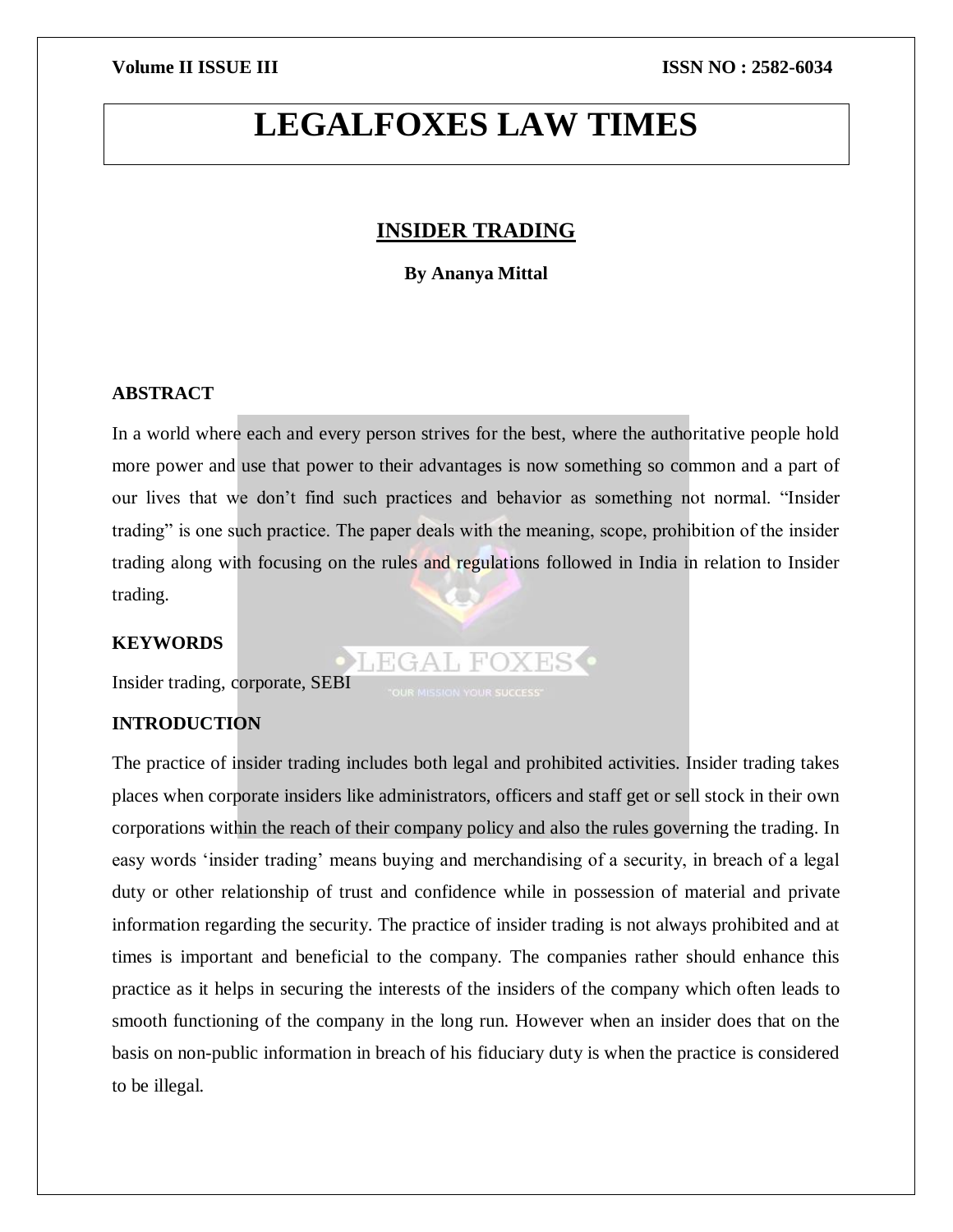#### **RESEARCH PROBLEM**

Insider trading is the most violent crimes prevalent in the corporate world. The concept, measures and scope of insider trading varies from one country to country. It is imperative to understand the concept in entirety so as to prevent such fraudulent practices and hence this research paper.

#### **HYPOTHESIS**

*India's nationwide lockdown amidst the coronavirus pandemic has created a severe dislocation in the lives of its migrant population.*

#### *OBJECTIVES*

*The objective of this research paper is to study and examine the concept of insider trading. The paper covers the meaning, examples, rules and regulations to prohibit insider trading, how it is different in India along with the leading case laws.*

### **MEANING OF INSIDER TRADING**

Securities and Exchange Board of India (Prohibition of Insider Trading) Regulations, 1992, does not define the term "insider trading". However to clear the concept of insider trading the SEBI regulations define who is an insider, connected person and what does it mean by price sensitive information.

The definitions are as follows:

1. Insider

Securities and Exchange Board of India (Prohibition of Insider Trading) Regulations, 1992 defines insider as a person who is or was connected or is deemed to have been connected with the company and is expected to access or previously had access to the unpublished price sensitive information in regard to the securities of the company. There are two types of insiders a company can have which are as follows:

A. Primary Insider

Primary insiders are people who are connected to the company directly.

B. Secondary Insider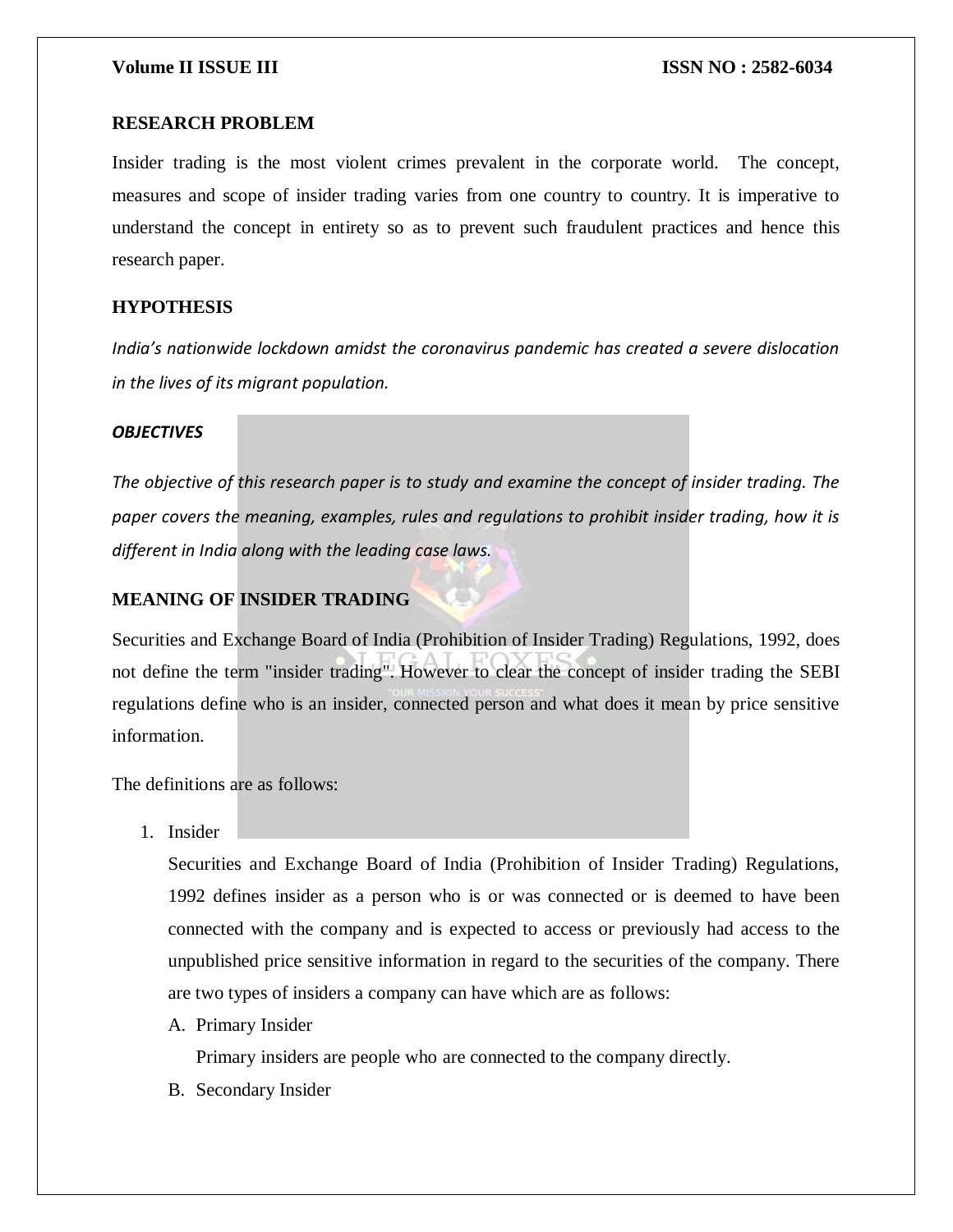#### **Volume II ISSUE III III ISSUE III ISSN NO** : 2582-6034

Secondary insiders are those who are deemed to have access to the price sensitive information of the company, they are however not directly connected to the company.

2. Connected Person

A connected person according to Securities and Exchange Board of India (Prohibition of Insider Trading) Regulations, 1992 means any person who is a director according to clause XIII of section II of the Companies Act, 1956, or is deemed to be a director of the company by virtue of sub clause  $X$  of section 307 of that Act or a person who is an officer or an employee of the company or holds a position involving a professional or business relationship between himself and the company whether temporary or permanent and who may be expected to have an access to unpublished price sensitive information in relation to that company.

3. Price Sensitive Information

It involves any information related to the company whether directly or indirectly which if disclosed or published will likely affect the securities and their prices of the company.

# **INGREDIENTS OF VIOLATION**

- 1. The necessity of being an insider of the company under Securities and Exchange Board of India (Prohibition of Insider Trading) Regulations, 1992.
- 2. Possession of price sensitive information which is unpublished.
- 3. Dealing with the securities of the company.

#### **WHY INSIDER TRADING IS PROHIBITED?**

In a corporate world it is very important to initially gain and maintain the confidence of the investors in any company for a healthy growth and development in long run. The illegal practice of insider trading leads to lose of confidence of the investors in the company as they feel cheated leading to major loss to the company in long run. The practice of insider trading corrupts the corporate system. Therefore the practice of insider trading is prohibited.

### **INSIDER TRADING IN INDIA**